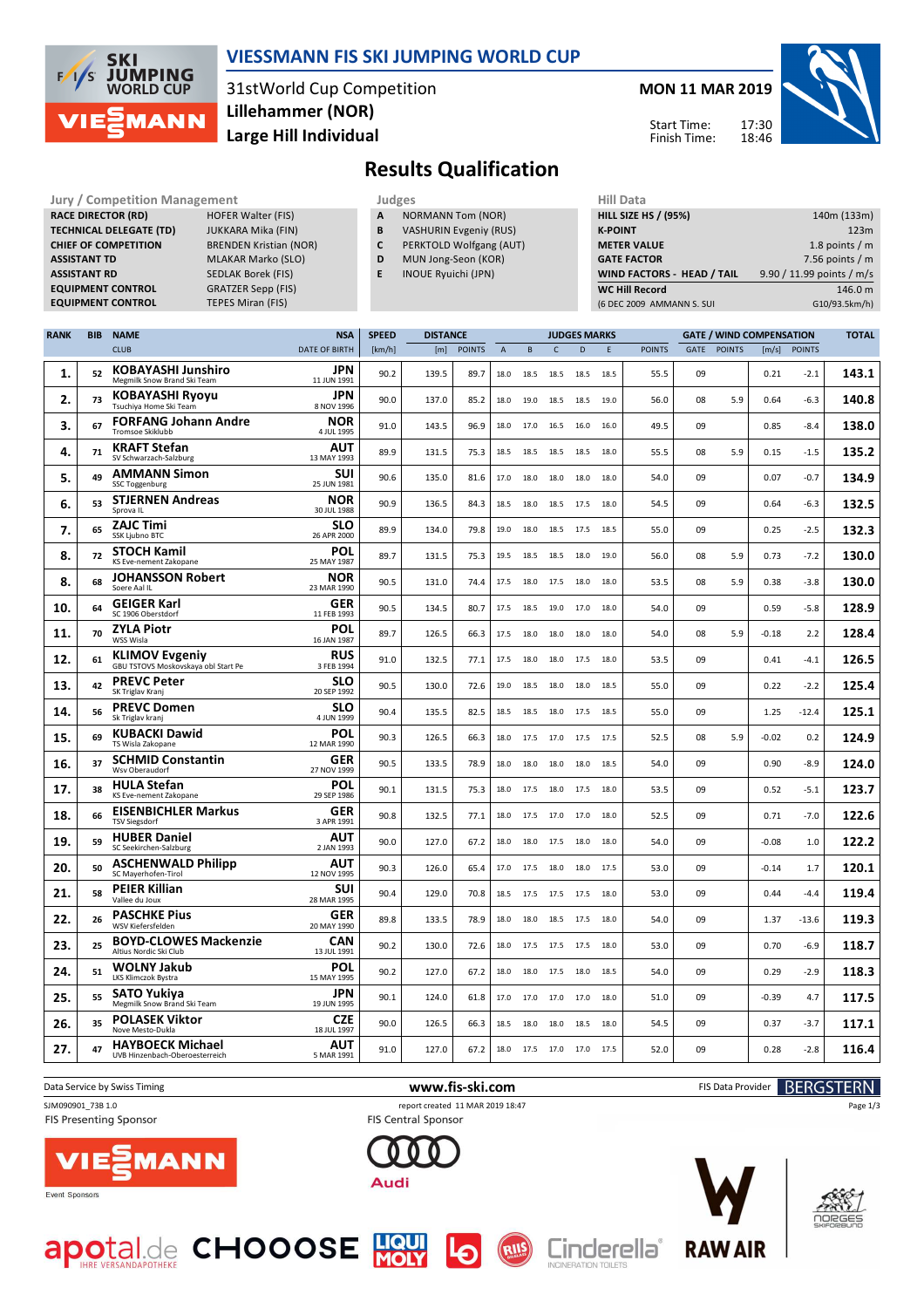

#### **VIESSMANN FIS SKI JUMPING WORLD CUP**

31stWorld Cup Competition **Large Hill Individual Lillehammer (NOR)**

**MON 11 MAR 2019**

Start Time: Finish Time:



## **Results Qualification**

| <b>RANK</b>          | <b>BIB</b>              | <b>NAME</b>                                                     | <b>NSA</b>                | <b>SPEED</b> | <b>DISTANCE</b> |               |                |                     |                | <b>JUDGES MARKS</b>      |      |               |      | <b>GATE / WIND COMPENSATION</b> |         | <b>TOTAL</b>  |       |
|----------------------|-------------------------|-----------------------------------------------------------------|---------------------------|--------------|-----------------|---------------|----------------|---------------------|----------------|--------------------------|------|---------------|------|---------------------------------|---------|---------------|-------|
|                      |                         | <b>CLUB</b>                                                     | <b>DATE OF BIRTH</b>      | [km/h]       | [m]             | <b>POINTS</b> | $\overline{A}$ | B                   | $\mathsf{C}$   | D                        | E    | <b>POINTS</b> | GATE | <b>POINTS</b>                   | [m/s]   | <b>POINTS</b> |       |
| 28.                  | 63                      | <b>LEYHE Stephan</b><br>SC Willingen                            | GER<br>5 JAN 1992         | 90.7         | 127.5           | 68.1          | 15.0           | 16.0                | 16.0           | 15.5                     | 16.0 | 47.5          | 09   |                                 | $-0.03$ | 0.4           | 116.0 |
| 29.                  | 43                      | <b>ITO Daiki</b><br>Megmilk Snow Brand Ski Team                 | JPN<br>27 DEC 1985        | 90.1         | 125.5           | 64.5          | 17.5           | 17.5                | 17.0           | 17.5                     | 18.0 | 52.5          | 09   |                                 | 0.17    | $-1.7$        | 115.3 |
| 30.                  | 48                      | <b>LANISEK Anze</b><br><b>Ssk Menges</b>                        | <b>SLO</b><br>20 APR 1996 | 90.2         | 122.0           | 58.2          | 18.5           | 17.5                | 17.5           | 18.0                     | 17.5 | 53.0          | 09   |                                 | $-0.33$ | 4.0           | 115.2 |
| 31.                  | 40                      | KASAI Noriaki<br>Tsuchiya Home Ski Team                         | JPN<br>6 JUN 1972         | 90.3         | 127.5           | 68.1          | 18.5           |                     | 17.5 17.5 17.5 |                          | 18.0 | 53.0          | 09   |                                 | 0.75    | $-7.4$        | 113.7 |
| 32.                  | 12                      | <b>NAZAROV Mikhail</b><br>Moscow Region TSSP                    | <b>RUS</b><br>14 OCT 1994 | 89.4         | 129.5           | 71.7          | 17.5           | 17.5                | 18.0           | 17.0                     | 18.0 | 53.0          | 09   |                                 | 1.17    | $-11.6$       | 113.1 |
| 33.                  | 54                      | <b>AALTO Antti</b><br>Kiteen Urheilijat                         | <b>FIN</b><br>2 APR 1995  | 90.5         | 124.5           | 62.7          | 16.5           | 17.0 17.0           |                | 16.5                     | 17.0 | 50.5          | 09   |                                 | 0.03    | $-0.3$        | 112.9 |
| 34.                  | 39                      | <b>NAKAMURA Naoki</b><br>Tokai Univ.                            | <b>JPN</b><br>19 SEP 1996 | 90.5         | 128.0           | 69.0          | 17.5           | 17.5                | 17.5           | 17.5                     | 18.0 | 52.5          | 09   |                                 | 1.26    | $-12.5$       | 109.0 |
| 35.                  | 1                       | <b>WESTERHEIM Oscar P</b><br><b>Baekkelagets SK</b>             | NOR<br>3 JAN 1996         | 89.6         | 131.0           | 74.4          | 18.0           | 18.0                | 18.0           | 16.5                     | 17.5 | 53.5          | 09   |                                 | 1.94    | $-19.2$       | 108.7 |
| 36.                  | 62                      | <b>KOUDELKA Roman</b><br>LSK Lomnice nad Popelkou - Dukla       | <b>CZE</b><br>9 JUL 1989  | 89.9         | 123.0           | 60.0          | 17.5           | 17.5 17.5 17.5      |                |                          | 17.5 | 52.5          | 09   |                                 | 0.45    | $-4.5$        | 108.0 |
| 37.                  | 57                      | <b>WELLINGER Andreas</b><br>Sc Ruhpolding                       | GER<br>28 AUG 1995        | 90.6         | 122.0           | 58.2          | 17.5           | 17.5 17.5           |                | 17.0                     | 17.5 | 52.5          | 09   |                                 | 0.30    | $-3.0$        | 107.7 |
| 38.                  | 32                      | <b>LINDVIK Marius</b><br>Raelingen Skiklubb                     | NOR<br>27 JUN 1998        | 90.0         | 136.0           | 83.4          | 11.5           | 11.0 11.0           |                | 10.5                     | 11.0 | 33.0          | 09   |                                 | 0.90    | $-8.9$        | 107.5 |
| 39.                  | 4                       | <b>BUSKUM Andreas Granerud</b><br>Lensbvgda                     | NOR<br>5 JUN 1996         | 89.5         | 124.5           | 62.7          | 17.0           | 17.0                | 16.5           | 16.0                     | 17.0 | 50.5          | 09   |                                 | 0.63    | $-6.2$        | 107.0 |
| 40.                  | 60                      | <b>GRANERUD Halvor Egner</b><br>Asker Skiklubb                  | NOR<br>29 MAY 1996        | 90.5         | 122.5           | 59.1          | 17.5           | 17.5                | 17.0           | 17.0                     | 17.5 | 52.0          | 09   |                                 | 0.46    | -4.6          | 106.5 |
| 41.                  | 34                      | <b>AIGNER Clemens</b><br>SV Innsbruck-Bergisel-Tirol            | AUT<br>2 FEB 1993         | 90.2         | 124.0           | 61.8          | 18.0           | 17.5 17.5           |                | 17.0                     | 17.5 | 52.5          | 09   |                                 | 0.84    | $-8.3$        | 106.0 |
| 42.                  | 11                      | <b>LEAROYD Jonathan</b><br>Courchevel                           | <b>FRA</b><br>3 NOV 2000  | 90.4         | 127.0           | 67.2          | 17.0           | 17.0                | 17.5           | 16.5                     | 17.5 | 51.5          | 09   |                                 | 1.36    | $-13.5$       | 105.2 |
| 43.                  | 36                      | <b>HOERL Jan</b><br>SC Bischofshofen                            | AUT<br>16 OCT 1998        | 89.8         | 124.5           | 62.7          | 17.0           |                     | 16.5 17.0 17.5 |                          | 17.0 | 51.0          | 09   |                                 | 0.95    | $-9.4$        | 104.3 |
| 44.                  | 33                      | <b>PEDERSEN Robin</b><br>Stalkameratene II                      | NOR<br>31 AUG 1996        | 90.5         | 121.0           | 56.4          | 17.5           | 17.0                | 17.5           | 17.5                     | 17.5 | 52.5          | 09   |                                 | 0.47    | $-4.7$        | 104.2 |
| 45.                  | $\overline{\mathbf{z}}$ | <b>EGLOFF Luca</b><br>Grabserberg                               | SUI<br>6 JUN 1995         | 90.4         | 123.5           | 60.9          | 17.5           | 17.5 17.0           |                | 17.0                     | 17.5 | 52.0          | 09   |                                 | 1.05    | $-10.4$       | 102.5 |
| 46.                  | 3                       | <b>AUNE Joakim</b><br>Byaasen                                   | NOR<br>10 AUG 1993        | 89.9         | 125.0           | 63.6          | 17.0           | 17.0 17.0           |                | 16.5                     | 17.0 | 51.0          | 09   |                                 | 1.43    | $-14.2$       | 100.4 |
| 47.                  | 28                      | <b>VASSILIEV Dmitriy</b><br>GBU TSOVS Moskovskaya obl MBU SSHOR | <b>RUS</b><br>26 DEC 1979 | 89.8         | 124.0           | 61.8          | 17.0           | 17.5                | 17.5           | 17.0                     | 17.5 | 52.0          | 09   |                                 | 1.36    | $-13.5$       | 100.3 |
| 48.                  | 5                       | <b>VILLUMSTAD Fredrik</b><br>SKIMT                              | NOR<br>21 MAR 1999        | 89.5         | 121.0           | 56.4          | 17.0           | 17.0                | 17.0           | 16.5                     | 17.5 | 51.0          | 09   |                                 | 0.76    | $-7.5$        | 99.9  |
| 49.                  | 18                      | MAATTA Jarkko<br>Kainuun Hiihtoseura                            | <b>FIN</b><br>28 DEC 1994 | 89.9         | 121.5           | 57.3          | 17.0           | 17.0                | 17.0           | 17.0                     | 17.0 | 51.0          | 09   |                                 | 0.87    | $-8.6$        | 99.7  |
| 50.                  | 45                      | <b>FETTNER Manuel</b><br>SV Innsbruck-Bergisel-Tirol            | <b>AUT</b><br>17 JUN 1985 | 90.3         | 119.5           | 53.7          |                | 17.0 17.0 17.0 16.5 |                |                          | 17.0 | 51.0          | 09   |                                 | 0.54    | $-5.3$        | 99.4  |
| <b>Not Qualified</b> |                         |                                                                 |                           |              |                 |               |                |                     |                |                          |      |               |      |                                 |         |               |       |
| 51.                  | 14                      | <b>TKACHENKO Sergey</b><br>Ski Club VKO                         | <b>KAZ</b><br>8 JUN 1999  | 89.4         | 125.5           | 64.5          | 15.5           | 17.0 16.0 16.0      |                |                          | 17.0 | 49.0          | 09   |                                 | 1.44    | $-14.3$       | 99.2  |
| 52.                  | 6                       | <b>LARSON Casey</b><br>Norge Ski Club                           | <b>USA</b><br>16 DEC 1998 | 89.7         | 121.0           | 56.4          |                |                     |                | 16.5 17.0 16.0 16.5 17.5 |      | 50.0          | 09   |                                 | 0.84    | -8.3          | 98.1  |
| 53.                  | 13                      | <b>SOUKUP Matthew</b><br>Altius Nordic Ski Club                 | <b>CAN</b><br>31 AUG 1997 | 90.2         | 121.5           | 57.3          |                |                     |                | 17.5 17.5 17.0 17.0 17.0 |      | 51.5          | 09   |                                 | 1.09    | $-10.8$       | 98.0  |
| 54.                  | 24                      | <b>KOZISEK Cestmir</b><br>LSK Lomnice nad Popelkou-DUKLA        | <b>CZE</b><br>9 NOV 1991  | 90.0         | 118.0           | 51.0          |                |                     |                | 17.0 17.0 16.5 17.0 17.5 |      | 51.0          | 09   |                                 | 0.52    | $-5.1$        | 96.9  |
| 55.                  | 29                      | <b>JELAR Ziga</b><br>Sk Triglav kranj                           | <b>SLO</b><br>22 OCT 1997 | 89.7         | 117.5           | 50.1          |                |                     |                | 17.5 17.0 17.0 17.0 17.0 |      | 51.0          | 09   |                                 | 0.45    | $-4.5$        | 96.6  |
| 56.                  | 22                      | <b>NOUSIAINEN Eetu</b><br>Puijo Ski club                        | <b>FIN</b><br>29 APR 1997 | 89.8         | 119.5           | 53.7          |                |                     |                | 17.0 17.0 17.5 17.0 17.5 |      | 51.5          | 09   |                                 | 0.91    | $-9.0$        | 96.2  |
| 57.                  | $\mathbf{2}$            | <b>MYHREN Mats Bierke</b><br>Soere Aal                          | <b>NOR</b><br>23 SEP 1997 | 89.6         | 122.0           | 58.2          |                |                     |                | 18.0 17.0 17.5 16.0 17.0 |      | 51.5          | 09   |                                 | 1.53    | $-15.1$       | 94.6  |
| 58.                  | 20                      | <b>MARKENG Thomas Aasen</b><br>Lensbygda Sportsklubb            | <b>NOR</b><br>18 JUN 2000 | 90.2         | 118.5           | 51.9          |                |                     |                | 17.0 17.0 16.5 16.5 17.0 |      | 50.5          | 09   |                                 | 0.80    | $-7.9$        | 94.5  |
|                      |                         |                                                                 |                           |              |                 |               |                |                     |                |                          |      |               |      |                                 |         |               |       |

1ANN

Data Service by Swiss Timing **WWW.Fis-Ski.com www.fis-ski.com** FIS Data Provider **BERGSTERN** SJM090901\_73B 1.0 report created 11 MAR 2019 18:47<br>FIS Presenting Sponsor **report created 11 MAR 2019 18:47** 









Page 2/3

Event Sponsors



**FIS Presenting Sponsor** 



RIIS